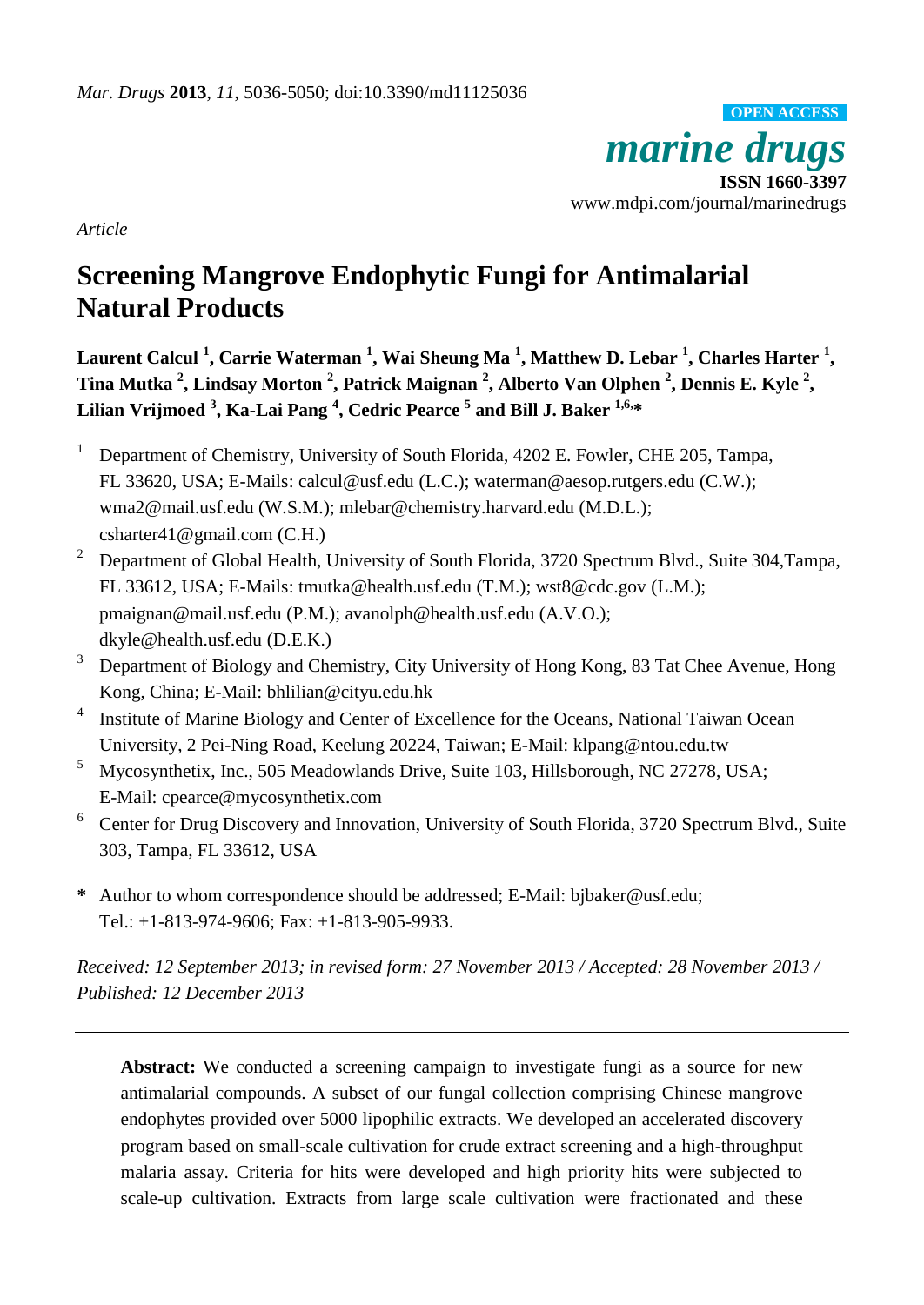fractions subjected to both *in vitro* malaria and cytotoxicity screening. Criteria for advancing fractions to purification were developed, including the introduction of a selectivity index and by dereplication of known metabolites. From the Chinese mangrove endophytes, four new compounds (**14**–**16**, **18**) were isolated including a new dimeric tetrahydroxanthone, dicerandrol D (**14**), which was found to display the most favorable bioactivity profile.

**Keywords:** fungi; endophytes; mangroves; malaria; cytotoxicity; high-throughput

## **1. Introduction**

Mangrove plants and their associated microfauna have been a rich source of bioactive molecules [1–3], though only limited [4–6] antimalarial screening of this chemodiversity source has been reported. Mangrove forests are fascinating and complex ecosystems [7]. They serve coastal populations worldwide by protecting shorelines from storm surge and erosion, through filtration/remediation of terrestrial runoff, and as nurseries for important fisheries, among other useful roles. Yet these marine margin communities are under constant threat of clearing from real estate development, fish-pond farming, and even for their wood to support cooking hearths in poor, rural communities. The World Wildlife Foundation [8] reports that 35% of global mangrove communities have disappeared in the last two decades alone [9,10], and one in six species are in danger of extinction [11,12]. Similar to the more visible coral reef and rainforest ecosystems, a better understanding of the biotechnological value of marine margin communities may engender respect and enthusiasm for conservation efforts. We report here a screening campaign using mangrove endophytic fungi from the Mai Po Nature reserve, Hong Kong, and Hainan Island, Taiwan, as sources for new antimalarial compounds.

#### **2. Results and Discussion**

#### *2.1. Strategy*

Our strategy to miniaturize fungal cultures provided for an economy of scale that allowed us to rapidly produce small quantities of crude extracts for screening. Using a robust and validated *Plasmodium falciparum* (3D7, a drug sensitive strain) screen [13], 96-well plated crude extract screening data was available to us weekly. Our workflow (Scheme 1) included decision points based on crude extract activity, leading to scaled-up cultivation, then new decision points based both on  $IC_{50}$ values of parasite and mammalian (A549) cytotoxicity. All purified metabolites were then screened for bioactivity and characterized either by LC/MS dereplication with verification by NMR, or by de novo structure analysis. Over a two year period we cultured, screened and prioritized approximately 50,000 total fungal extracts, and conducted fractionation, re-screening, and purification on approximately 10% of those. Such an intensive effort requires trade-offs; we chose, for example, to conduct a single extract of freeze-dried cultures since it yielded sufficient material for screening, and we chose to forego verification of activity in scaled-up cultures, since fractionation was quick and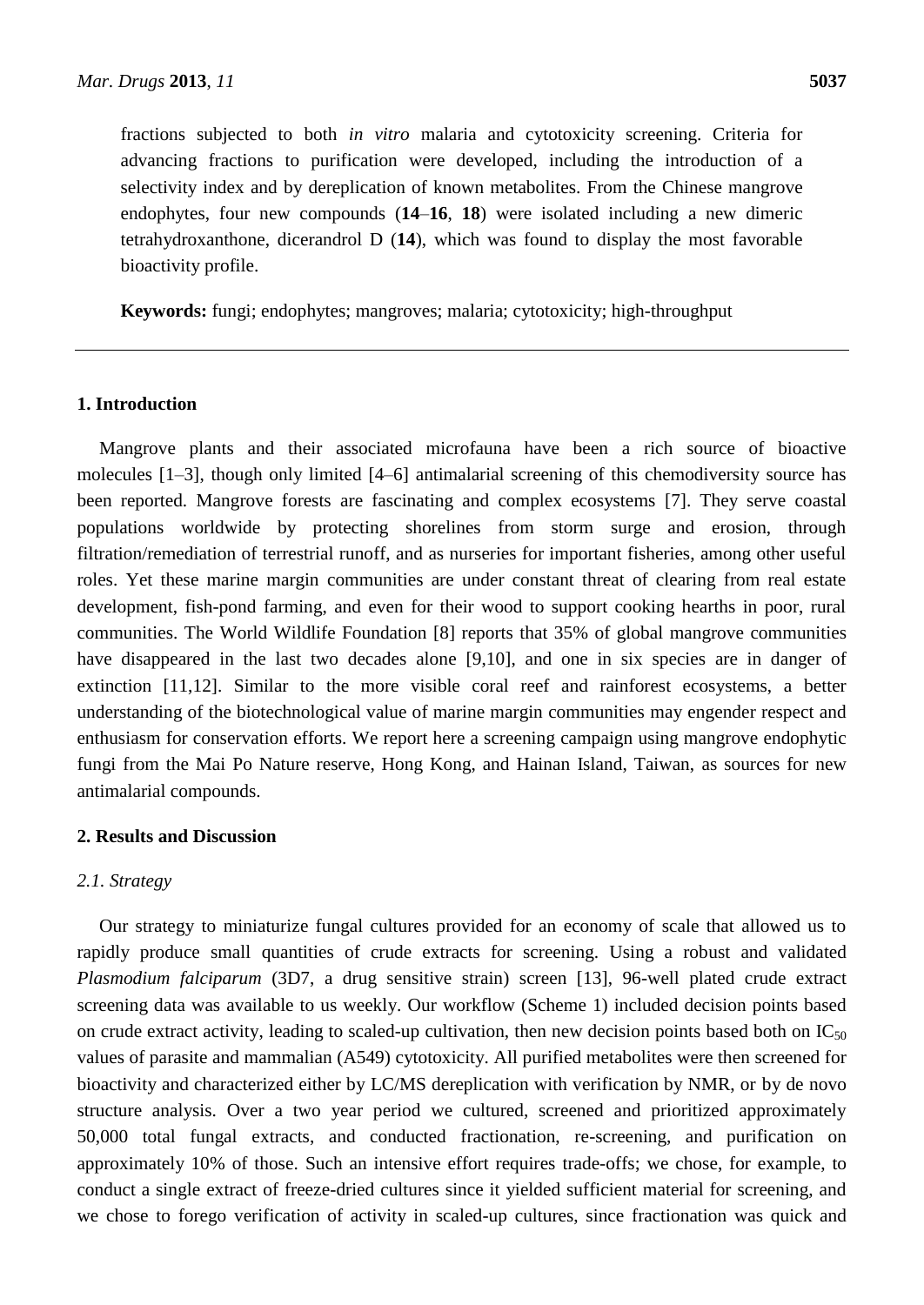fraction activity was more important than extract activity. Similarly, dereplication of known compounds was done late in the workflow. We reasoned that previously published compounds were still of interest to us, and even nuisance compounds might mask compounds of interest, so we chose to dereplicate only at the purification step (end) of the workflow. Such sharp focus on a bioactivity criterion (Scheme 1) left many potentially useful fractions along the workflow, fractions which will be deconvoluted in ensuing studies.





## *2.2. Fungal Isolation and Fermentation*

Hong Kong and Taiwan have a similar subtropical climate and harbor many species of mangrove trees along the coastline where there is inundation of estuarine waters. *Kandelia obovata* and *Avicennia marina* are the dominant tree species in both healthy mangrove areas of Hong Kong and Taiwan while *Lumnitzera racemosa* is only found in Hong Kong mangrove communities. The endophytic fungal strains used in the study were isolated from surface sterilized plant tissues, using either 4% sodium hypochlorite [14] or 75% ethanol combined with 5% sodium hypochlorite solution [15]. Leaf and bark tissues of *A. marina*, *K. obovata* and *L. racemosa* were studied. A total of 5486 fungi were isolated and cultivated for screening.

#### *2.3. Extraction, Plating and Screening of Miniaturized Cultures*

Freeze dried fungal mycelia were extracted with 15 mL of dichloromethane/methanol (1:1) for 24 h then transferred to a 20 mL scintillation vials arranged in  $8 \times 12$  arrays where they were air dried and taken up in DMSO to approximately 30 mg/mL. After transfer of 100 μL aliquots into 96-well plates, screening at two concentrations (5 and 50  $\mu$ g/mL) using our previously published protocol [13] was conducted. Samples were prioritized as Active if they inhibited 3D7 by  $\geq 67\%$  at 5 µg/mL, and Partially Active if there was >67% inhibition at 50 µg/mL, leading to approximately 0.6% extracts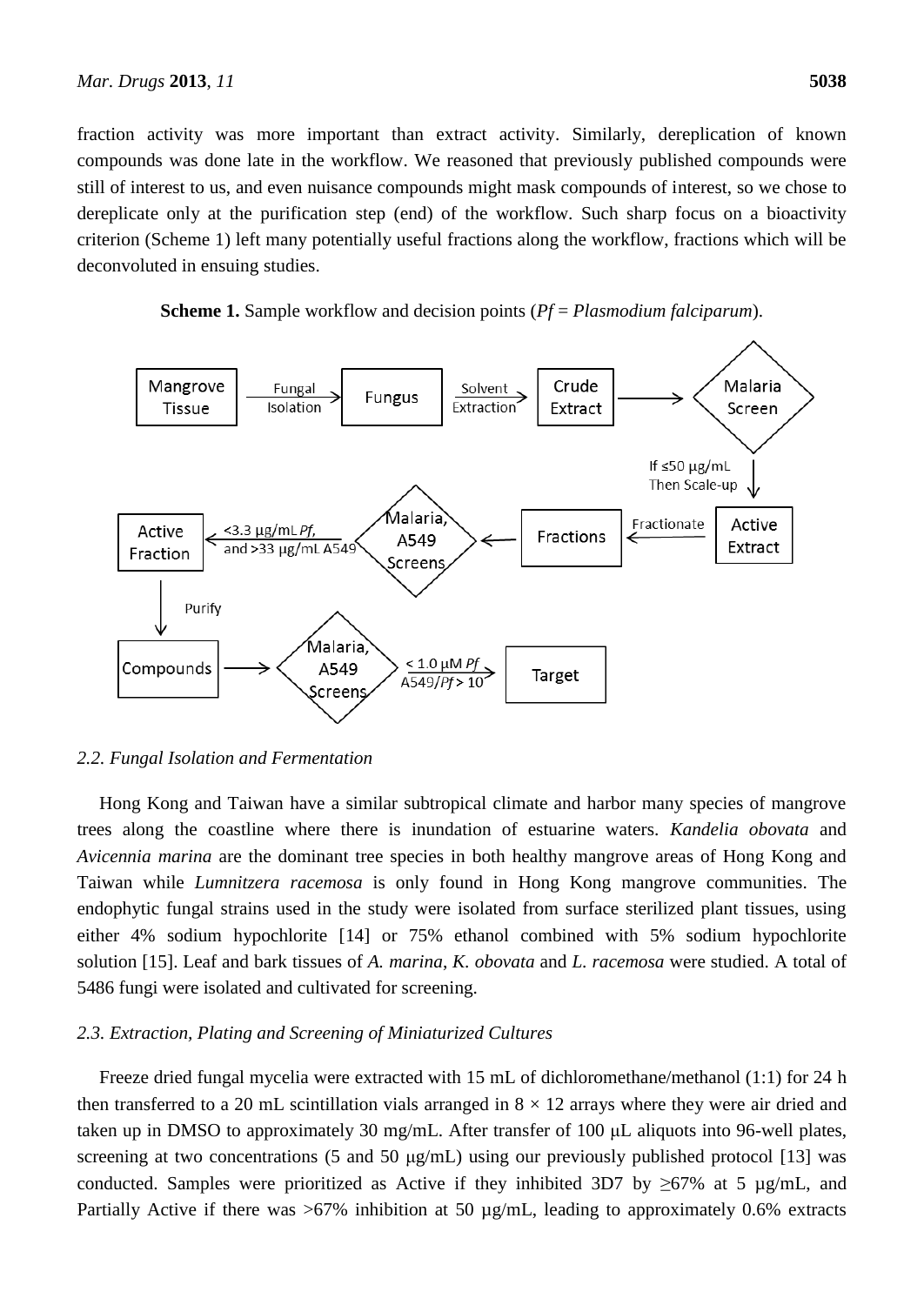categorized as Active, ~5% Partially Active, and more than 90% inactive. We advanced all Active extracts and 10% of the Partially Active into scale-up cultivation studies.

## *2.4. Chromatographic Separation, Screening and Structure Elucidation*

Freeze-dried biomass from 2 L cultures were exhaustively extracted with dichloromethane/methanol  $(1:1)$  and applied to Combiflash<sup>®</sup> MPLC cartridges based on the manufacturers recommendation of cartridge size to analyte mass. A linear gradient from hexane to ethyl acetate and then methanol was conducted, collecting ten to twelve fractions/extract. Fractions were concentrated and re-submitted for 3D7 screening, and cytotoxicity screening against A549 human lung adenocarcinoma epithelial cells followed. The cytotoxicity screen introduced a new decision point whereby fractions and purified compounds had to exceed a threshold selectivity index (A549 activity/3D7 activity) of 10. Fractions were advanced to HPLC if their 3D7 activity was  $\langle 3.3 \text{ µg/mL}$  and they met the selectivity index criterion, although priority was initially given to fractions with  $\langle 1.1 \text{ µg/mL}$  to focus on the most promising fractions first.

Purified compounds were first dereplicated using mass and  ${}^{1}H$  NMR data searched against AntiBase and SciFinder databases. For new compounds, full spectroscopic data sets  $(^1H, ^{13}C,$  DEPT, COSY, HSQC, HMBC, NOESY, HRMS) were acquired and analyzed to arrive at structural assignments.

## *2.5. Fungal Chemistry and its Bioactivity*

Of the 5486 fungi tested against *P. falciparum*, 266 were Partially Active (~5%) and 34 were Active (~0.6%). Of these, 58 samples were scaled-up and subjected to MPLC fractionation. A total of 103 MPLC fractions were identified for purification, and 18 compounds identified either through dereplication or structure analysis (Figure 1).

# 2.5.1. Mycotoxins

Mycotoxins proved to be the nuisance compounds in this study. Eight cytochalasins (**1**–**8**) and two trichothecenes (**9**, **10**) were dereplicated (Figure 2) from eight different fungal strains (Table 1), though others were not pursued to purity. All structures reported here bore spectroscopic data (ESIMS, <sup>1</sup>H) NMR) that agreed well with published [16–20] data. While often displaying potent antimalarial activity (Table 1), cytostatic activity that was not apparent in cytotoxicity screening precludes use of these toxins as drugs. Nonetheless, and in support of our decision to dereplicate late in the workflow, one trichothecene from another source remains one of the most promising leads of the project (work in progress).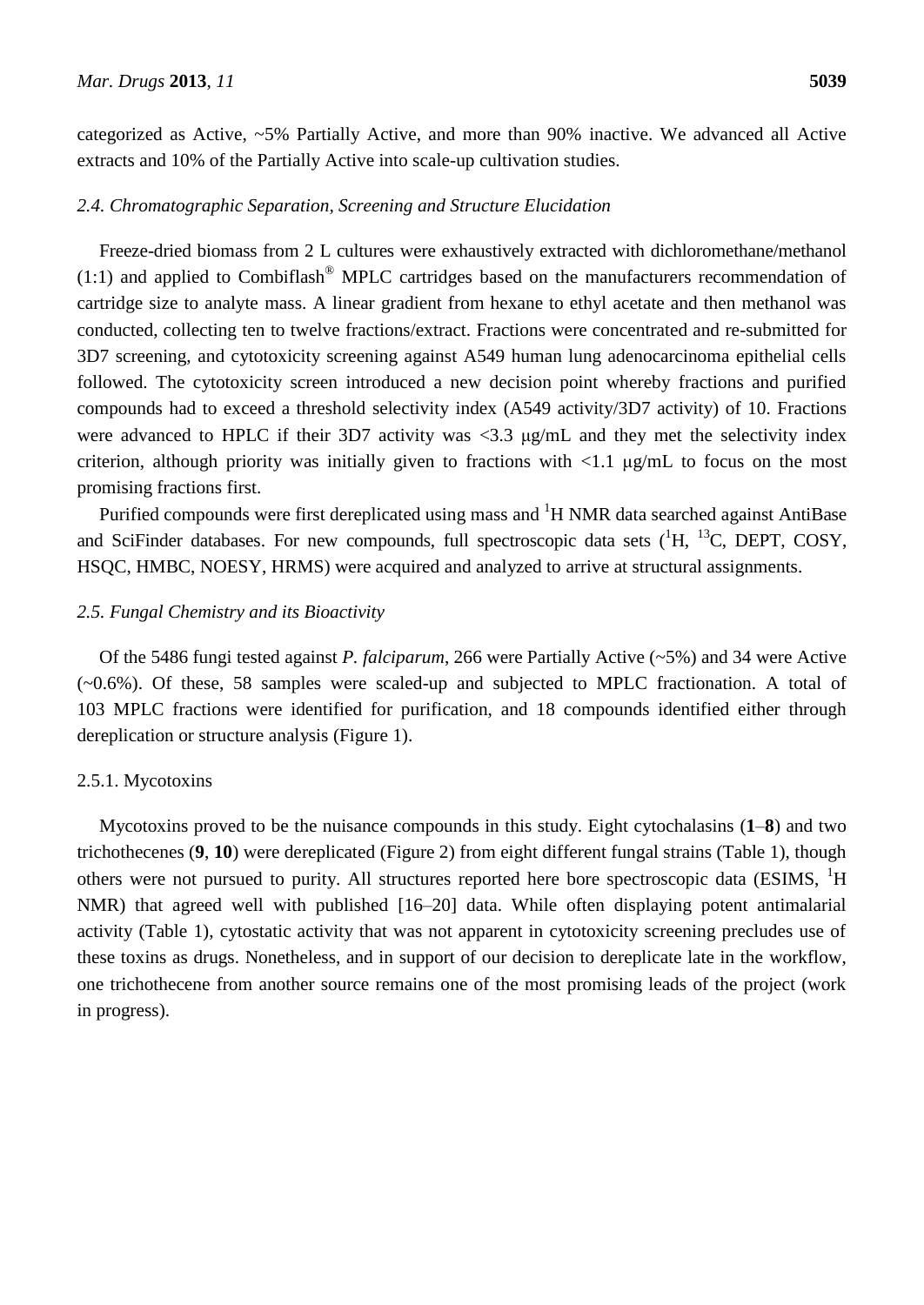



**Figure 2.** Mycotoxins from mangrove endophytes.



1 2,19-20 double bond



4,  $R_1 = R_2 = O$ ,  $R_3 = OAC$ 5,  $R_1 = R_2 = H$ ,  $R_3 = OAC$ 6,  $R_1 = R_2 = H$ ,  $R_3 = OH$ 



 $H_{4}$ N ∩ Ö OAc ÓH



Η

 $\overline{7}$ 8,13-14 double bond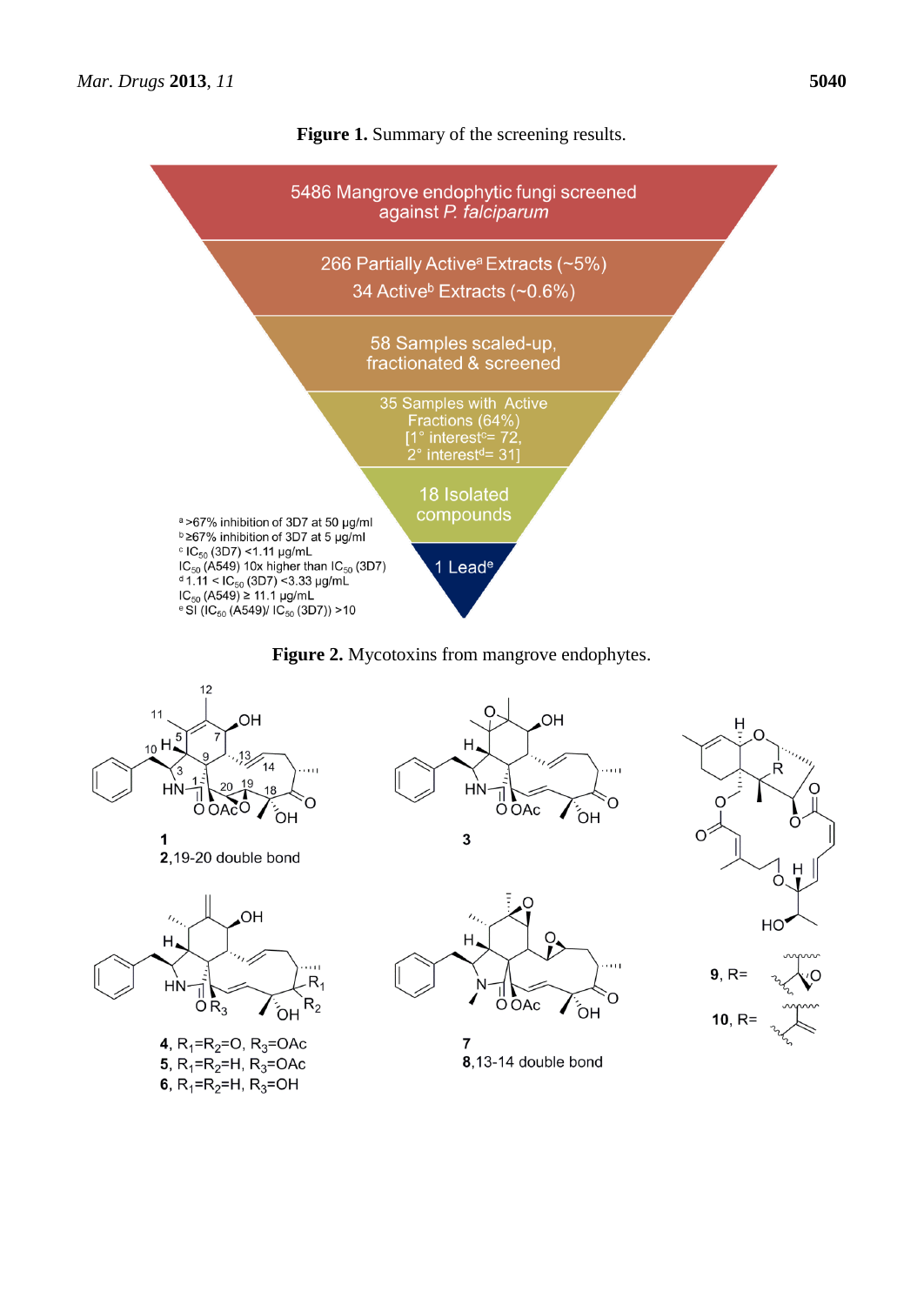|                  |                         | $IC_{50}$ (nM) |            | S.I.                    |                                                                                                     |
|------------------|-------------------------|----------------|------------|-------------------------|-----------------------------------------------------------------------------------------------------|
| Group            | Cpd                     | 3D7            | A549       | A549/3D7                | <b>Source (Taxonomic Identification)</b>                                                            |
| <b>Mycotoxin</b> |                         |                |            |                         |                                                                                                     |
| Cytochalasin     | $\mathbf{1}$            | $<20$          | $ND *$     |                         | CY-5286 (Diaporthe sp.)                                                                             |
|                  | $\overline{2}$          | 136            | $ND *$     |                         | CY-5331 (Xylaria sp.)                                                                               |
|                  | $\overline{\mathbf{3}}$ | $<20$          | $\rm ND$ * |                         | CY-5368 (Verticillium sp.)                                                                          |
|                  | 4                       | 25.8           | $\rm ND$ * |                         | CY-5286 (Diaporthe sp.), CY-6884 (Xylaria sp.),<br>NTOU-3332 (Xylaria sp.), NTOU-1430 (Xylaria sp.) |
|                  | 5<br>$<$ 20<br>$ND *$   |                |            | CY-5286 (Diaporthe sp.) |                                                                                                     |
|                  | 6                       | $<$ 20         | $\rm ND$ * |                         | CY-5286 (Diaporthe sp.)                                                                             |
|                  | 7                       | 290            | $ND *$     |                         | CY-5331 (Xylaria sp.)                                                                               |
|                  | 8                       | 26             | $\rm ND$ * |                         | CY-5331 (Xylaria sp.)                                                                               |
| Trichothecene    | 9                       | $<$ 20         | $<$ 200    |                         | $CY-3923$ <sup>†</sup>                                                                              |
|                  | 10                      | $<$ 20         | $<$ 200    |                         | $CY-3923$ <sup>†</sup>                                                                              |
| Polyketide       | 11                      | 36,000         | >38,700    |                         | NTOU-1455 (Xylaria sp.)                                                                             |
|                  | 12                      | >48,500        | >48,500    |                         | NTOU-2009 (Phomopsis sp.)                                                                           |
|                  | 13                      | >25,000        | >25,000    |                         | CY-5188 (Diaporthe sp.)                                                                             |
|                  | 14                      | 600            | 7800       | 13                      | CY-5188 (Diaporthe sp.)                                                                             |
|                  | 15                      | >25,000        | >25,000    |                         | CY-5286 (Diaporthe sp.)                                                                             |
|                  | 16                      | >25,000        | >25,000    |                         | CY-5286 (Diaporthe sp.)                                                                             |
| Lipid            | 18                      | >25,000        | >25,000    |                         | $CY-5331(Xylaria sp.)$                                                                              |
|                  | 19                      | >25,000        | >25,000    |                         | CY-6884 (Xylaria sp.)                                                                               |
| Control          | CQ                      | 4.5            | >25,000    |                         |                                                                                                     |
|                  | <b>ATO</b>              | 0.3            | >25,000    |                         |                                                                                                     |
|                  | <b>DHA</b>              | 0.8            | >25,000    |                         |                                                                                                     |

**Table 1.** Compound summary and the associated anti-malarial activity against *Plasmodium falciparum* (3D7) and cytotoxicity against A549 cells.

S.I., selectivity index; \* cytotostatic (recorded as lack of cell proliferation without cell death); † Not identified; ND, not determined; CQ, chloroquine; ATO, atovaquone; DHA, dihydroartemisinin.

#### 2.5.2. Polyketides

Six polyketides were found in our Chinese endophytic fungi (Figure 3). Two previously reported isolates, acremonisol A (**11**) [21] and 3,5-dimethyl-8-methoxy-3,4-dihydroisocoumarin (**12**) [22,23], were devoid of antimalarial activity but derived from fractions found active due to the presence of cytochalasin D (**4**). Dicerandrol B (**13**) and a previously unreported derivative, named here as dicerandrol D (**14**), were found from a strain of *Diaporthe* sp. (CY-5188). Further work on a related active extract produced two further unreported compounds, **15** and **16** [24], from another strain of *Diaporthe* (CY-5286). Dicerandrol D (**14**) displayed nanomolar antimalarial activity and a low cytotoxicity with a selectivity index of 13 (Table 1).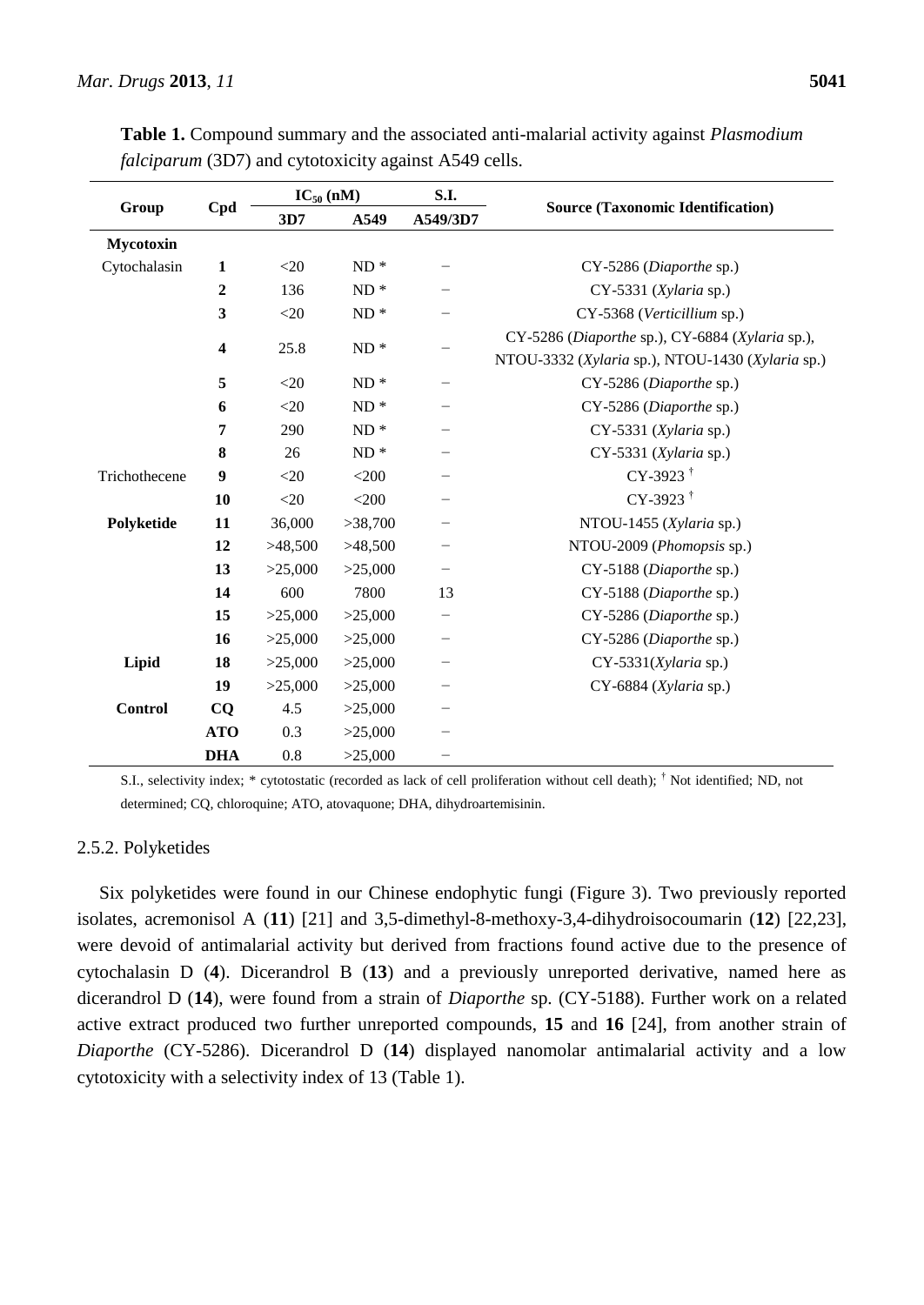

**Figure 3.** Polyketide chemodiversity from Chinese mangrove endophytes.

Isomers 13 and 14 shared a molecular formula,  $C_{36}H_{37}O_{15}$  (HRESIMS  $m/z$  at  $[M + H]^{+}$ : 709.2123 for **13**: 709.2137 for **14**; calc'd 709.2132). Isolated as bright yellow solids, **13** was dereplicated as the dimer dicerandrol B  $[25]$ . Isomer 14 displayed similar chemical shifts in the  ${}^{1}H$  NMR spectrum with dicerandrol B, and detailed analysis of gHMBC data failed to find a connectivity difference. However, the 2D ROESY spectrum tellingly found no correlation between H-5 ( $\delta$  5.82) and hydroxymethyl H2-12 (δ 5.02 and 3.39), leading us to assign a *trans* relationship between H-5 the hydroxymethine group on C-10a. Optical rotation of the two isomers are divergent, supporting their stereochemical isomerism (14:  $[\alpha]_{D}^{20}$  +12.6; 13:  $[\alpha]_{D}^{20}$  -8.3 (our isolate, in CHCl<sub>3</sub>),  $[\alpha]_{D}^{25}$  -6.5, reported in CHCl<sub>3</sub> for dicerandrol B [25]). Interestingly the epimer **14** showed strong activity against *P. falciparum* with only moderate cytotoxicity, whereas dicerandrol B (**13**) failed to show either activity (Table 1). While the modest structural difference is difficult to rationalize as leading to the observed bioactivities, the change in sign of the optical rotation may suggest sufficient atropisomerism to make **14** a better receptor binder than **13**.

Compound **15** was obtained from strain CY-5286 which was identified as *Diaporthe* sp., the same genus as that yielding dicerandrols. Like **13** and **14**, compound **15** displayed a series of paired resonances in the  $^{13}$ C NMR spectrum, although only 30 resonances were observed (Table 2). The molecular formula of  $C_{30}H_{30}O_{12}$  was determined by HRESIMS ([M + H]<sup>+</sup> 583.1842; [M + Na]<sup>+</sup>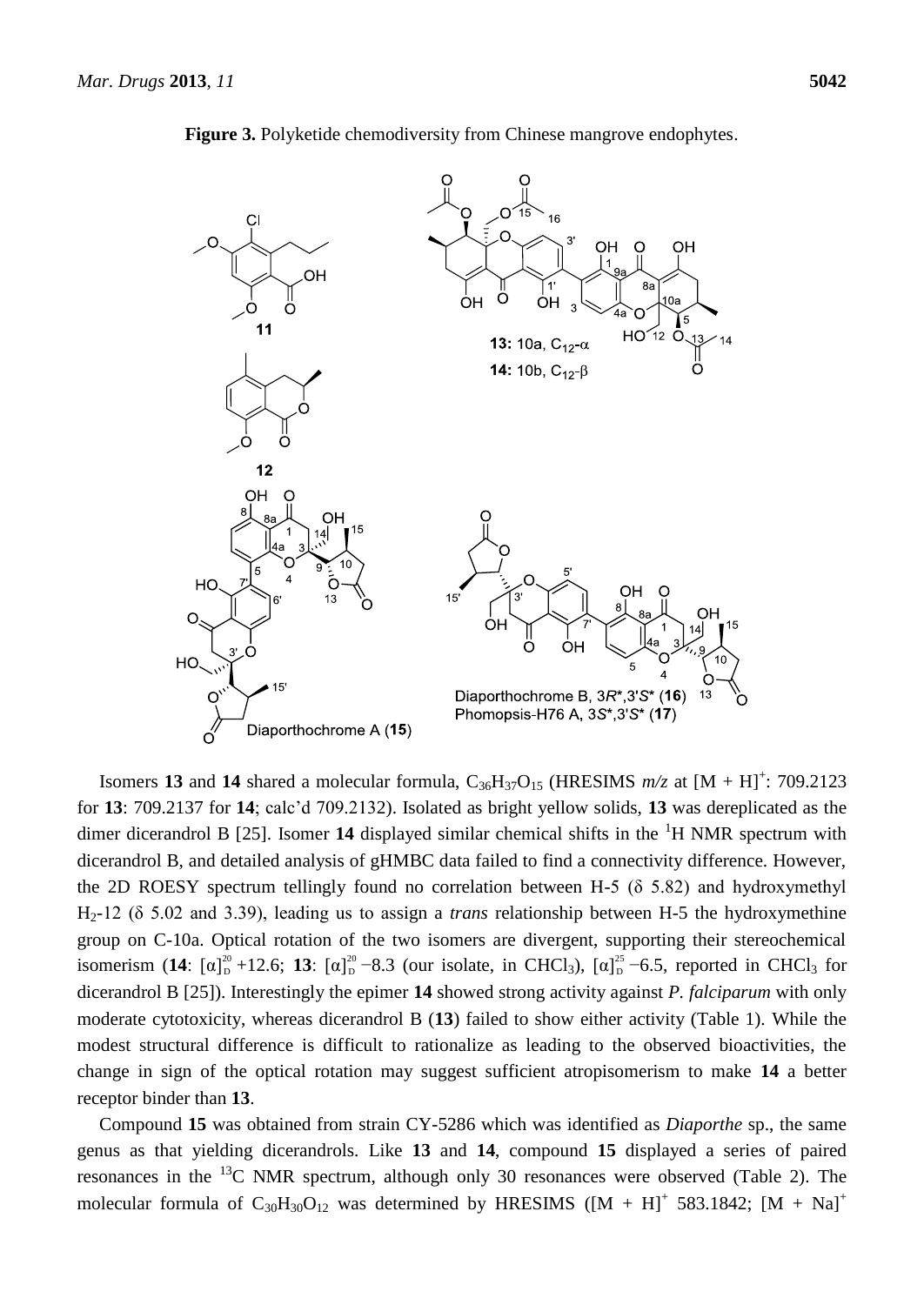605.1630; calc'd for C30H31O<sup>12</sup> 583.1816; calc'd for C30H30NaO<sup>12</sup> 605.1635). However, **15** appeared to be a chromone, rather than xanthone, based on the presence of phenolic protons ( $\delta_H$  12.28 (8'-OH), 11.73 (8-OH)), but lack of enolic protons, among other differences. It also differed from **13** and **14** in that it lacked acetyl groups. The <sup>1</sup>H NMR spectrum of **15** displayed aromatic signals on each of two monomeric units ( $\delta_{H-6}$  7.25 and  $\delta_{H-7}$  6.59;  $\delta_{H-5'}$  6.50 and  $\delta_{H-6'}$  7.29), which correlated in the COSY spectrum and could be assigned as *ortho* disposed based on the 8.8 and 8.3 Hz coupling constant, respectively. Focusing on one monomeric unit at a time, H-6 showed HMBC correlation to two aromatic carbons bearing oxygen ( $\delta_{C-4a}$  155.6 and  $\delta_{C-8}$  161.7), the latter of which proved to be a phenolic oxygen based on HMBC coupling from the  $\delta_H$  11.73 phenolic proton to  $\delta_{C-8}$  161.7. The C-8 phenolic proton showed further HMBC correlation to C-7 ( $\delta$ <sub>C</sub> 109.9) and C-8a ( $\delta$ <sub>C</sub> 107.0), and H-7 ( $\delta_H$  6.59) correlated with C-8a and C-5 ( $\delta_C$  115.2). That aromatic ring partial structure (Figure 4) was further developed by observation of HMBC correlations of H-2a ( $\delta_H$  3.22) to C-8a, the ketone carbon at C-1 ( $\delta$ <sub>C</sub> 196.9), an oxygenated quaternary carbon ( $\delta$ <sub>C-3</sub> 83.5), and with an oxygenated methine ( $\delta$ <sub>C-9</sub> 86.9). That H-9 ( $\delta$ <sub>H</sub> 4.22) anchored a γ-lactone to the chromone ring system was demonstrated through key HMBC correlations depicted in Figure 4.

|                 | 15 <sup>a</sup>                    |                  | 16 <sup>a</sup>                  |                  |                  | $17$ $^{\rm b}$  |
|-----------------|------------------------------------|------------------|----------------------------------|------------------|------------------|------------------|
| <b>Position</b> | $\delta_{\rm H}$ ( <i>J</i> in Hz) | $\delta_{\rm C}$ | $\delta_{\rm H}$ (int., J in Hz) | $\delta_{\rm C}$ | $\delta_{\rm H}$ | $\delta_{\rm C}$ |
| 1               |                                    | 196.9            |                                  | 195.9            |                  | 200.2            |
| $\overline{2}$  | $3.22$ (1H, d, 17.5)               | 38.3             | $3.05$ (1H, dd, 17.6, 0.8)       | 37.9             | 3.11             | 39.9             |
|                 | 2.86 (1H, d, 17.6)                 |                  | 2.90 (1H, brd, 15.1)             |                  | 2.93             |                  |
| 3               |                                    | 83.5             |                                  | $82.9*$          |                  | 86.6             |
| 4a              |                                    | 155.6            |                                  | 158.1            |                  | 161.5            |
| 5               |                                    | 115.2            | $6.45 * (1H, d, 8.6)$            | 106.9            | 6.48             | 109.4            |
| 6               | $7.25$ (1H, d, 8.8)                | 140.2            | $7.43 * (1H, d, 8.5)$            | 140.8            | 7.38             | 142.7            |
| $\tau$          | $6.59$ (1H, d, 8.8)                | 109.9            |                                  | 117.2            |                  | 118.8            |
| $8\phantom{1}$  |                                    | 161.7            |                                  | 159.0            |                  | 160.6            |
| 8a              |                                    | 107.0            |                                  | $107.2*$         |                  | 109.6            |
| 9               | $4.22$ (1H, d, 3.9)                | 86.9             | $4.40$ (1H, dd, 1.5,4.4)         | $86.5*$          | 4.37             | 89.3             |
| 10              | $2.67$ (1H, m)                     | 29.6             | $2.84$ (1H, m)                   | 29.9             | 2.79             | 31.8             |
| 11              | 2.34 (1H, dd, 17.8, 9.0)           | 36.2             | 2.26(1H, m)                      | 36.5             | 2.75             | 38.6             |
|                 | $2.00$ (1H, dd, 18.1, 5.4)         |                  | $2.23$ (1H, m)                   |                  | 2.22             |                  |
| 12              |                                    | 176.0            |                                  | 175.6            |                  | 178.7            |
| 14              | 3.95 (1H, dd, 5.6, 11.6)           | 62.9             | $3.94*(2H, m)$                   | 62.4             | 3.68             | 65.0             |
|                 | 3.89 (1H, dd, 5.5, 12.3)           |                  |                                  |                  |                  |                  |
| 15              | $1.10$ (3H, d, 6.8)                | 20.5             | $1.27$ (3H, d, 7.0)              | 20.8             | 1.15             | 22.7             |
| 1'              |                                    | 197.0            |                                  | 196.7            |                  | 200.2            |
| $2^{\prime}$    | $3.24$ (1H, d, 17.6)               | 38.8             | $3.22$ (1H, d, 17.6)             | 38.2             | 3.11             | 39.9             |
|                 | $3.10$ (1H, d, 17.5)               |                  | 2.96 (1H, d, 17.6, 1.5)          |                  | 2.93             |                  |
| 3'              |                                    | 83.3             |                                  | $82.9*$          |                  | 86.6             |
| 4a'             |                                    | 158.5            |                                  | 158.1            |                  | 161.5            |
| 5'              | $6.50$ (1H, d, 8.3)                | 107.4            | $6.46 * (1H, dd, 1.5, 8.5)$      | 106.9            | 6.48             | 109.4            |
| $6^{\prime}$    | $7.29$ (1H, d, 8.3)                | 140.1            | $7.44 * (1H, dd, 1.5, 8.5)$      | 140.8            | 7.38             | 142.7            |

| <b>Table 2.</b> NMR data of diaporthochromones $A(15)$ , $B(16)$ and phomopsis H76 $A(17)$ . |  |  |  |
|----------------------------------------------------------------------------------------------|--|--|--|
|----------------------------------------------------------------------------------------------|--|--|--|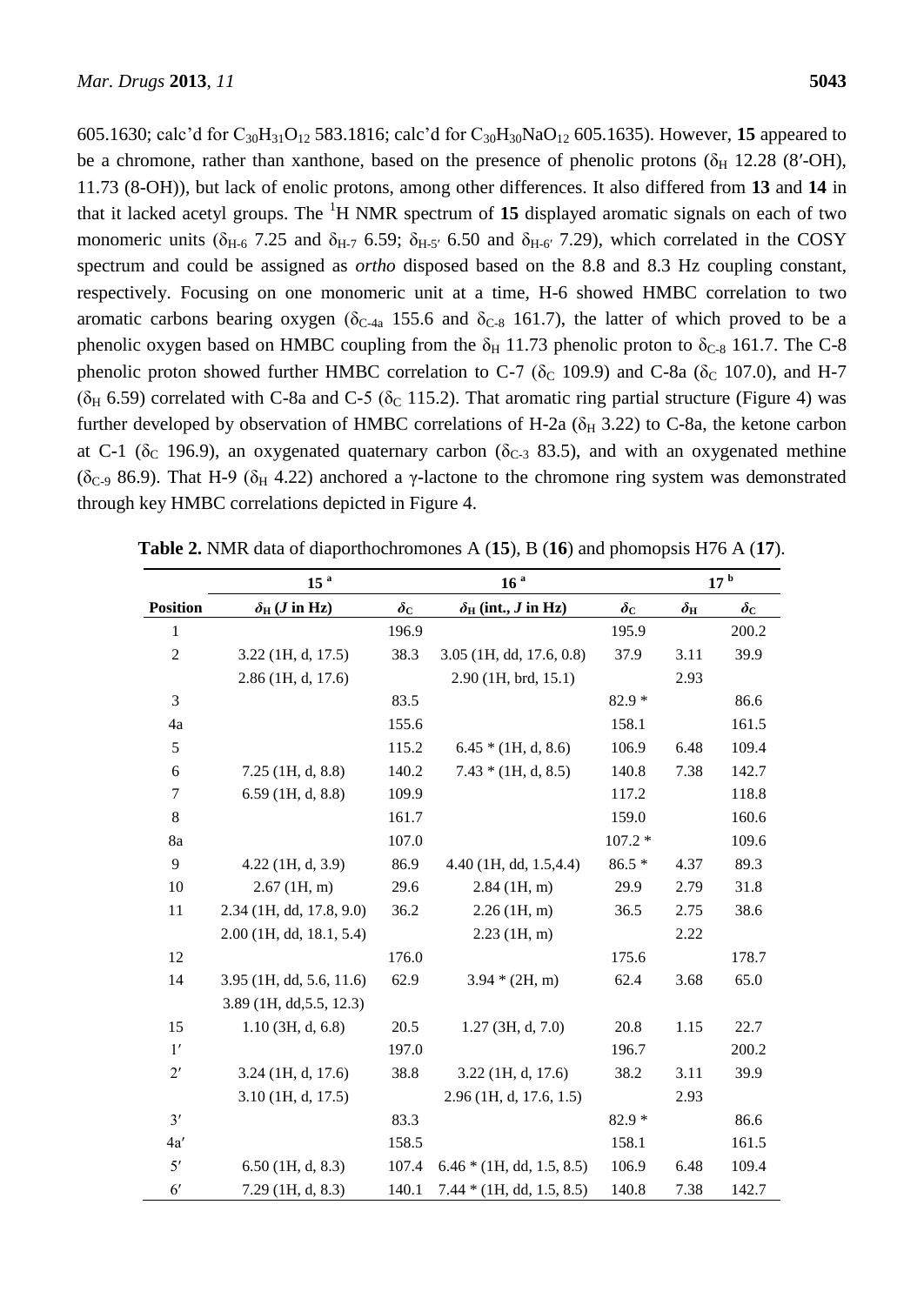|     |                            |       | <b>Table 2.</b> Cont.     |          |      |       |
|-----|----------------------------|-------|---------------------------|----------|------|-------|
| 7'  |                            | 118.6 |                           | 117.2    |      | 118.8 |
| 8'  |                            | 158.4 |                           | 159.0    |      | 160.6 |
| 8a' |                            | 106.8 |                           | $107.0*$ |      | 109.6 |
| 9'  | $4.33$ (1H, d, 3.9)        | 87.6  | $4.35$ (1H, dd, 1.5, 4.3) | $86.4*$  | 4.37 | 89.3  |
| 10' | $2.95$ (1H, m)             | 29.2  | 2.90(1H, m)               | 29.4     | 2.79 | 31.8  |
| 11' | $2.88$ (1H, dd, 18.0, 10)  | 36.4  | 2.90(2H, m)               | 36.6     | 2.75 | 38.6  |
|     | $2.22$ (1H, dd, 17.6, 4.9) |       |                           |          | 2.22 |       |
| 12' |                            | 175.3 |                           | 175.8    |      | 178.7 |
| 14' | $3.82$ (2H, m)             | 63.2  | $3.94*(1H, m)$            | 62.8     | 3.68 | 65.0  |
|     |                            |       | $3.86$ (1H, brd, 11.7)    |          |      |       |

**Table 2.** *Cont.*

<sup>a</sup> recorded in CDCl<sub>3</sub> at 500 MHz for <sup>1</sup>H and at 125 MHz for <sup>13</sup>C; <sup>b</sup> recorded in DMSO- $d_6$  at 500 MHz for the <sup>1</sup>H and at 125 MHz for  $^{13}C$  [24]; \* Interchangeable between monomeric units.

15′ 1.30 (3H, d, 6.8) 20.8 1.30 (3H, d, 6.4) 20.6 1.15 22.7

8-OH 11.73 (1H, s) 12.01 \* (1H, s) 11.97 8'-OH 12.28 (1H, brs) 12.00 \* (1H, d, 1.5) 11.97





The second monomeric unit associated with compound **15** displayed largely the same HMBC correlations as that described above. The two units could be connected through observation of both H-6 ( $\delta_H$  7.25) to C-7' ( $\delta_C$  118.6) and H-6' ( $\delta_H$  7.29) to C-5 ( $\delta_C$  115.2) HMBC correlations, defining a new dimeric chromone, diaporthochromone A (**15**). Significant chemical shift differences between γ-lactone chiral centers of each monomeric unit suggested an unsymmetrical nature of diaporthochromone A. The 2D ROESY spectrum clearly defined some stereochemical relationships: for example, both monomeric units show strong ROESY correlation between the H-9 methine and the H3-15 methyl groups, placing them on the same face (*cis* to one another) of the γ-lactone. That both monomeric units display H-10 to  $H_2$ -14 correlation in the ROESY requires that H-9 and H<sub>3</sub>-15 both be on the opposing face from  $H_2$ -14, reinforcing the H-9/H<sub>3</sub>-15 *cis*-relationship. The major difference between the two monomeric units is the relationship between H-9 and  $H_2$ -2: In the monomeric unit bearing prime distinctions, there is no correlation between the two, while in the other there is, requiring a shift of H-9′ away from the dihydro-γ-pyrone ring system, which can only be achieved by an inverted stereocenter at C-9′ compared to C-9. Thus we propose the relative stereochemistry for diaporthochromone A as  $3R^*$ ,9*S*<sup>\*</sup>,10*S*<sup>\*</sup>,3′*S*<sup>\*</sup>,9′*S*<sup>\*</sup>,10′*S*<sup>\*</sup>.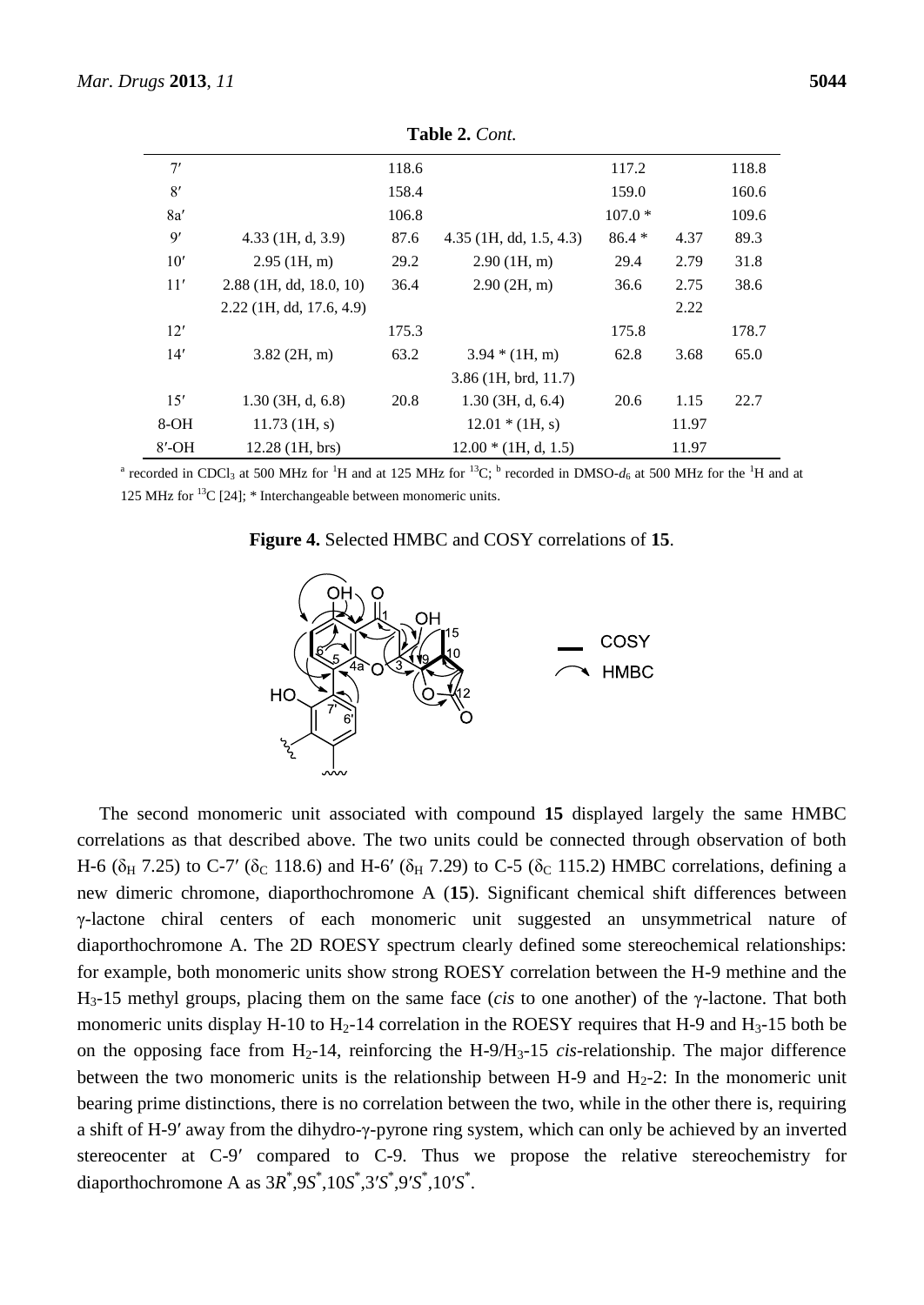A second compound was isolated from fungal strain CY-5286 as an isomer of diaporthochromone A (15). Diaporthochromone B (16) was demonstrated to have the molecular formula  $C_{30}H_{30}O_{12}$  based on HRESIMS ( $m/z$  at  $[M + H]^+$  583.1837; calc'd for C<sub>30</sub>H<sub>31</sub>O<sub>12</sub> 583.1816). A similar unsymmetrical γ-lactone-substituted chromone dimer was evident from the <sup>1</sup>H and <sup>13</sup>C NMR spectra (Table 2). Indeed, except for the two carbons C-5 and C-7, the NMR data is nearly superimposable. Distinguishing 16 are HMBC correlations for overlapping quaternary carbons at  $\delta_c$  117.2 (C-7/7') from  $\delta_H$  12.0 (8/8′-OH), compared to 15 in which two signals are found near 117, quaternary carbons  $\delta_{C-7'}$ 118.6 and  $\delta_{C-5}$  115.2, only one of which ( $\delta_{C-7'}$  118.6) correlates to a phenolic proton, 8'-OH in this case, at  $\delta_H$  12.28. Instead, 15 displays two methine carbons at  $\delta_{C-7}$  109.9 and  $\delta_{C-5'}$  107.4, in the vicinity of **16**'s overlapping C-5/5' ( $\delta$ <sub>C</sub> 106.9), and one of them,  $\delta$ <sub>C-7</sub> 109.0, has HMBC correlation from the phenolic proton 8-OH ( $\delta$ <sub>H</sub> 11.73). Thus, where 15 bears a phenolic proton that correlates by HMBC to an aromatic methine, **16** only has phenolic protons correlating to quaternary aromatic carbons. Diaporthochromone B (**16**) therefore bears a linear 7/7′ coupled chromone ring system, analogous to the recently reported phomopsis-H76 A (**17**) [26]. That diaporthochromone B and phomopsis-H76 A are isomeric is evident from variations in the chemical shifts (Table 2), not all of which can be attributed to solvent effects, and their divergent optical rotations:  $\lbrack \alpha \rbrack^{20}$  (CHCl<sub>3</sub>) −24.1 and  $[\alpha]_D^{25}$  (MeOH) +20, respectively. A ROESY spectrum of 16 secured the *cis*-relationship of the 15/15' methyl groups and their corresponding H-9/9′ methines, analogous to diaporthochromone A (described above) and phomopsis-H76 A. While a small sample size rendered the ROESY from **16** less informative from that of **15**, the H-10 to H-2 correlation, in the absence of an analogous H-10′ to H-2′ correlation, supports an identical stereochemical assignment for the two.

#### 2.5.3. Lipids

Two inactive lipids (Figure 5) were found in otherwise active extracts. (2*E*,4*E*)-Dimethyldeca-2, 4-dienoic acid (**18**) is a previously unreported compound which was found among active antimalarial cytochalasins from *Xylaria* sp. (strain CY-5331). Similarly, piliformic acid (**19**) [27] was found in strain CY-6884. Neither **18** nor **19** displayed activity against malaria. HRESIMS of **18** indicated a formula of  $C_{12}H_{20}O_2$  ( $m/z$  at  $[M + H]^+$  197.1545; calc'd 197.1542), which suggested three unsaturations. The  $^{13}$ C NMR chemical shift data indicated carboxylic acid equivalent carbon at  $\delta_{\rm C}$  172.5. Sequential olefins followed: H-2 ( $\delta_{\rm H}$  5.82) showed correlations to the carboxylate, C-1, and to C-4 ( $\delta$ <sub>C</sub> 126.5) in the HMBC spectrum. Correlations observed in the COSY spectrum between H-3  $(\delta_H 7.37)$  and H-2 and H-4 ( $\delta_H$  6.20), and H-4 to H-5 ( $\delta_H$  6.04), secured the C-1 through C-5 dienoate. H-5, in turn, showed HMBC correlation to C-3 ( $\delta_C$  147.7), C-4 ( $\delta_C$  126.5), C-6 ( $\delta_C$  35.0), C-7 ( $\delta_C$  43.8), and C-11 ( $\delta$ <sub>C</sub> 18.9). C-12 ( $\delta$ <sub>C</sub> 20.9) is a methyl group substituted on C-8, as suggested by COSY correlation between H-12 ( $\delta$ <sub>H</sub> 0.85) and H-8 ( $\delta$ <sub>H</sub> 1.31). The terminal methyl protons H-10 ( $\delta$ <sub>H</sub> 0.83) correlated to C-8 ( $\delta_H$  1.31) and C-9 ( $\delta_H$  1.14) by HMBC. The olefinic stereochemistry of 18 was deduced by analysis of coupling constants  $(J_{2,3} = 15.3 \text{ Hz}$  and  $J_{4,5} = 15.2 \text{ Hz}$ ), supporting the *trans*,*trans*-relationship. The stereochemistry of the methyl substituents is unknown.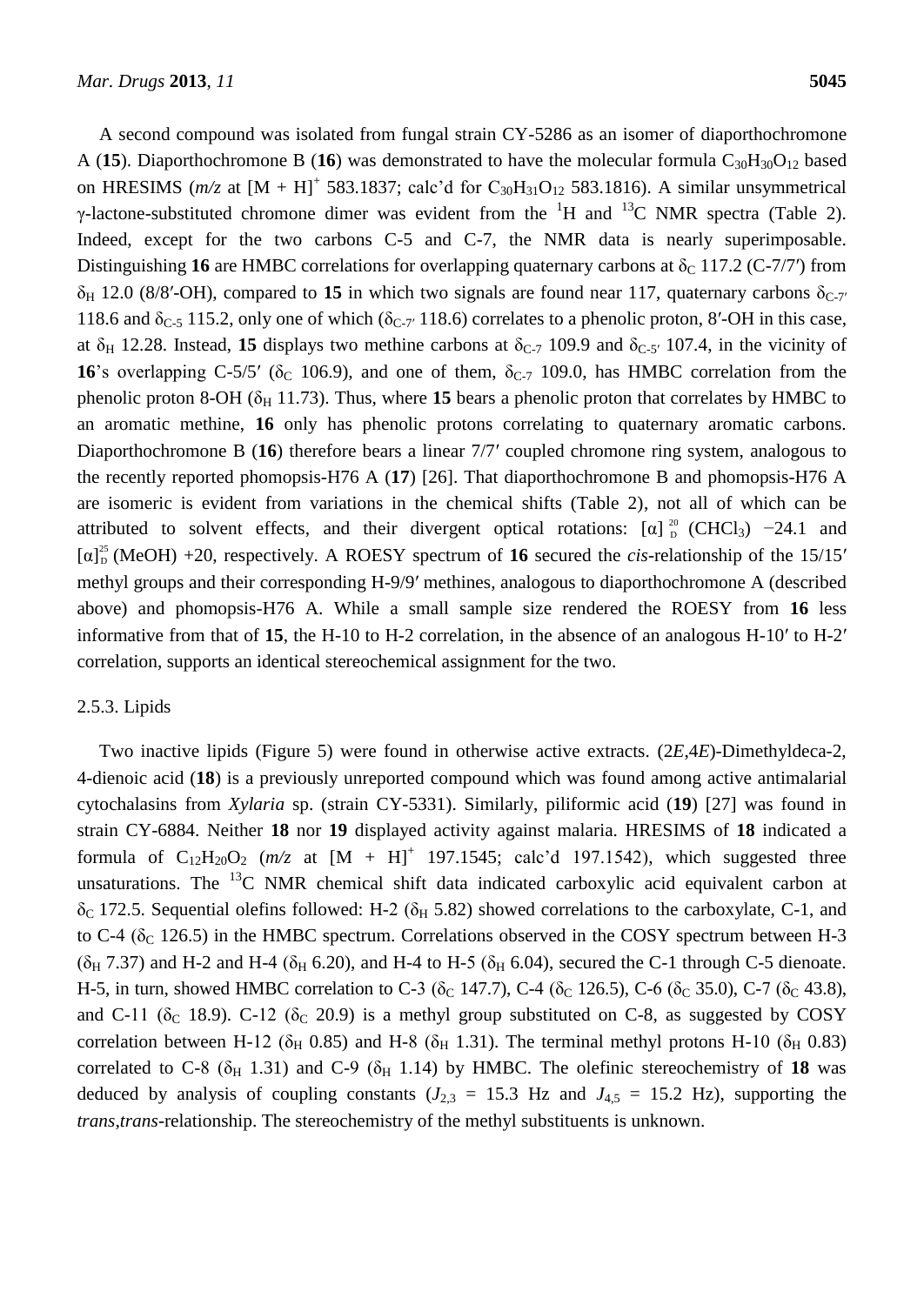**Figure 5.** Lipids from Chinese mangrove endophytes.



#### **3. Experimental Section**

#### *3.1. General Experimental Procedures*

Optical rotations were measured on a Rudolph Research Analytical AUTOPOL IV digital polarimeter. IR and UV spectra were measured on Nicolete Avatar 320FT infrared and Hewlett-Packard 8452A diode array instruments, respectively. Medium pressure liquid chromatography was carried out on a Teledyne Isco Combiflash Companion using normal and reverse phase silica gel or C<sup>18</sup> cartridges, respectively, purchased from Teledyne Isco. High performance liquid chromatography was carried out on semipreparative Phenomenex Luna  $C_{18}(2)$  reverse phase  $(250 \times 10 \text{ mm})$  and analytical  $(250 \times 4.6 \text{ mm})$  columns using a LC-20A Shimadzu multi-solvent delivery system, a CBM-20A Shimadzu system controller, and a SPD-M20A Shimadzu PDA detector. Low resolution mass spectra were recorded on an Agilent Technologies LC/MSD VL electrospray ionization mass spectrometer. High resolution mass spectra were recorded on an Agilent Technologies LC/MSD TOF electrospray ionization spectrometer. <sup>1</sup>H and <sup>13</sup>C NMR spectra were recorded on a Varian Inova instrument operating at 500 MHz for  ${}^{1}H$ , 125 MHz for  ${}^{13}C$ , except 2D ROESY, which were acquired at 600 MHz on a Varian Inova, using residual protonated solvent as <sup>1</sup>H internal standard or  $^{13}$ C absorption lines of solvents for  $^{13}$ C internal standard.

#### *3.2. Biological Materials*

Fungi were isolated from samples collected in mangroves of the South China Sea coast at Mai Po Nature Reserve, or from Hainan Island coastal regions. Segments of approximately  $1-2$  mm<sup>2</sup> were plated on malt extract freshwater agar. Fungal growth was examined every day for two weeks and then twice a week for at least one month. A hypha growing out from the incubated plant tissue was cut out and transferred to a fresh malt extract agar plate [15]. Pure axenic endophytic fungal cultures were grown in the commonly used liquid medium which contained 1% w/v glucose, 0.1% w/v yeast extract and 0.2% w/v peptone for 3 weeks for the production of secondary metabolites; samples for crude extract preparation were 30 mL total volume each, while high priority samples were scaled up to 2 L total volume to support fractionation and characterization studies. Cultures were freeze dried and shipped expedited to USF.

#### *3.3. Dicerandrol D* (**14**)

From 6.4 g of freeze dried mycelia from *Diaporthe* sp. (strain CY-5188), a lipophilic  $(1:1 \text{ CH}_2\text{Cl}_2/\text{CH}_3\text{OH})$  extract was prepared and fractionated by MPLC and HPLC, using 2% CH<sub>3</sub>OH in CH<sub>2</sub>Cl<sub>2</sub> on silica gel, to yield 1.6 mg of dicerandrol D (14). Yellow amorphous solid.  $[\alpha]_D^{20} + 12.6$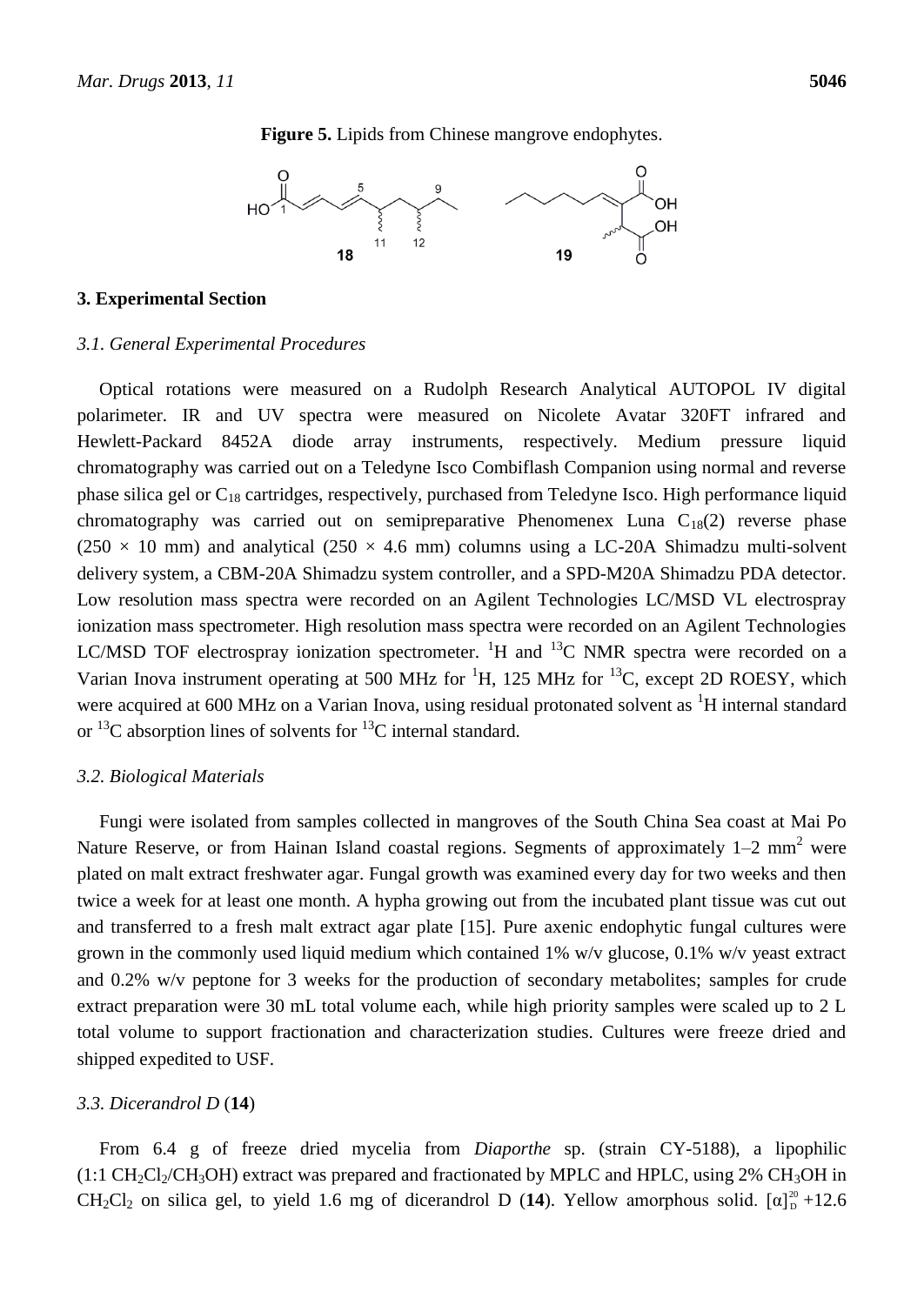$(c \ 0.02 \ \text{CHCl}_3)$ ; <sup>1</sup>H NMR (500 MHz, CDCl<sub>3</sub>)  $\delta_H$  14.23 (enol, s, 1H), 13.98 (enol, s, 1H), 11.69 (phenol, s, 1H), 11.66 (phenol, s, 1H), 7.41 (H-3, d, *J* = 8.9 Hz, 1H), 7.31 (H-3′, *J* = 8.8 Hz, 1H), 6.57 (H-4, d, *J* = 8.9 Hz, 1H), 6.52 (H-4′, d, *J* = 8.8 Hz, 1H), 5.83 (H-5, s, 1H), 5.61 (H-5′, s, 1H), 5.03 (H-12, d, *J* = 12.6 Hz, 1H), 4.01 (H-12′, dd, *J* = 13.6, 5.1 Hz, 1H), 3.62 (H-12, d, *J* = 12.8 Hz, 1H), 3.39 (H-12′, dd, *J* = 13.5, 10.0 Hz, 1H), 2.56-2.29 (H-6/6′, H-7/7′, m, 6H), 2.21 (H-14, s, 3H), 2.18 (H-14′, d, 3H), 1.63 (H-16′, s, 3H), 1.07 (H-11, d, *J* = 6.2 Hz, 3H), 1.04 (H-11′, d, *J* = 5.7 Hz, 3H); <sup>13</sup>C NMR (125 MHz, CDCl<sub>3</sub>)  $\delta$ <sub>C</sub> 187.9, 187.5 (C-9/9'), 177.6, 177.1 (C-8/8'), 170.8, 169.9 (C-13/13'), 169.8 (C-15′), 161.5, 161.3 (C-1/1′), 154.1, 154.1 (C-4a/4a′), 141.6, 141.1 (C-3/3′), 115.1, 115.0 (C-2/2′), 109.8, 108.8 (C-4/4′), 106.2, 106.0 (C-9/9′), 101.0, 99.7 (C-8a/8a′), 82.2, 80.9 (C-10a/10a′), 70.0, 70.0 (C-5/5′), 65.2, 65.4 (C-12/12′), 33.4, 33.4 (C-7/7′), 28.1, 27.7 (C-6/6′), 21.1, 21.0 (C-14/14′), 17.7, 17.6 (C-11/11'), 20.1 (C-16'); HRESIMS  $m/z$ :  $[M + H]^+$  709.2137,  $[M + Na]^+$  731.1967 (calc'd for  $C_{36}H_{37}O_{15}$  709.2132,  $C_{36}H_{36}NaO_{15}$ , 731.1952).

## *3.4. Diaporthochromones* (**15** *and* **16**)

From 4.9 g of freeze dried mycelia from *Diaporthe* sp. (strain CY-5286), 2.1 g of lipophilic extract  $(1:1 \text{ CH}_2\text{Cl}_2/\text{CH}_3\text{OH})$  was fractionated first on normal phase MPLC using a CH<sub>2</sub>Cl<sub>2</sub> gradient with increasing CH3OH, then repeated HPLC (Figure S8) to achieve separation of **15** and **16**, finally yielding 1.2 and 1.0 mg, respectively.

Diaporthochromone A (15): White amorphous solid.  $[\alpha]_D^{20}$  –84.6 (*c* 0.1 CHCl<sub>3</sub>); CD (*c* 0.01, MeOH) λ<sub>max</sub> nm (ε) 245 (-30.5), 286 (-22.7); <sup>1</sup>H NMR and <sup>13</sup>C NMR (Table 2); HRESIMS *m/z*: [M + H]<sup>+</sup> 583.1842,  $[M + Na]$ <sup>+</sup> 605.1630 (calc'd for C<sub>30</sub>H<sub>31</sub>O<sub>12</sub> 583.1816; C<sub>30</sub>H<sub>30</sub>NaO<sub>12</sub> 605.1635).

Diaporthochromone B (16): Yellow amorphous solid.  $[\alpha]_D^{20}$  –24.1 (*c* 0.1 CHCl<sub>3</sub>); CD (*c* 0.01, MeOH)  $\lambda_{\text{max}}$  nm (ε) 250 (+14.1), 293 (4.2); <sup>1</sup>H NMR and <sup>13</sup>C NMR (Table 2); HRESIMS  $m/z$ :  $[M + H]$ <sup>+</sup> 583.1837 (calc'd for C<sub>30</sub>H<sub>31</sub>O<sub>12</sub> 583.1816).

# *3.5. (2*E*,4*E*)-6,8-Dimethyldeca-2,4-dienoic Acid* (**18**)

From 4.89 g of freeze dried CY-5331 mycelia, 2.06 g of lipophilic (1:1 CH<sub>2</sub>Cl<sub>2</sub>/CH<sub>3</sub>OH) extract were obtained. Silica gel MPLC using 50% EtOAc/hexane yielded 12 fractions, including a 226 mg fraction 2. Fraction 2, after further MPLC (30% EtOAc/hexane) and HPLC using 20% EtOAc/hexane, yielded 7 mg of 18. Yellow oil.  $[α]_D^{20}$  –20.1 (*c* 0.1 CHCl<sub>3</sub>); <sup>1</sup>H NMR (500 MHz, CDCl<sub>3</sub>) δ<sub>H</sub> 7.37 (H-3, dd, *J* = 15.3, 10.9 Hz, 1H), 6.20 (H-4, dd, *J* = 15.2, 10.9 Hz, 1H), 6.04 (H-5, dd, *J* = 15.2, 8.3 Hz, 1H), 5.82 (H-2, d,  $J = 15.4$  Hz, 1H), 2.38 (H-6, m, 1H), 1.31 (H<sub>2</sub>-7, H-8, m, 3H), 1.14 (H-9, m, 2H), 1.03  $(H-11, d, J = 6.6 Hz, 3H)$ , 0.85 (H-12, d,  $J = 7.3 Hz, 3H$ ), 0.83 (H<sub>3</sub>-10, m, 3H); <sup>13</sup>C NMR (125Hz, CDCl<sub>3</sub>)  $\delta_C$  172.5 (C-1), 152.0 (C-5), 147.7 (C-3), 126.5 (C-4), 118.2 (C-2), 43.8 (H-7), 35.0 (C-6), 32.0 (C-8), 29.9 (C-9), 20.9 (C-12), 18.9 (C-11), 11.2 (C-10); HRESIMS *m*/*z*: [M + H]<sup>+</sup> 197.1545,  $[M + Na]<sup>+</sup> 219.1365$  (calc'd for C<sub>12</sub>H<sub>21</sub>O<sub>2</sub>, 197.1542; C<sub>12</sub>H<sub>20</sub>NaO<sub>2</sub>, 219.1361).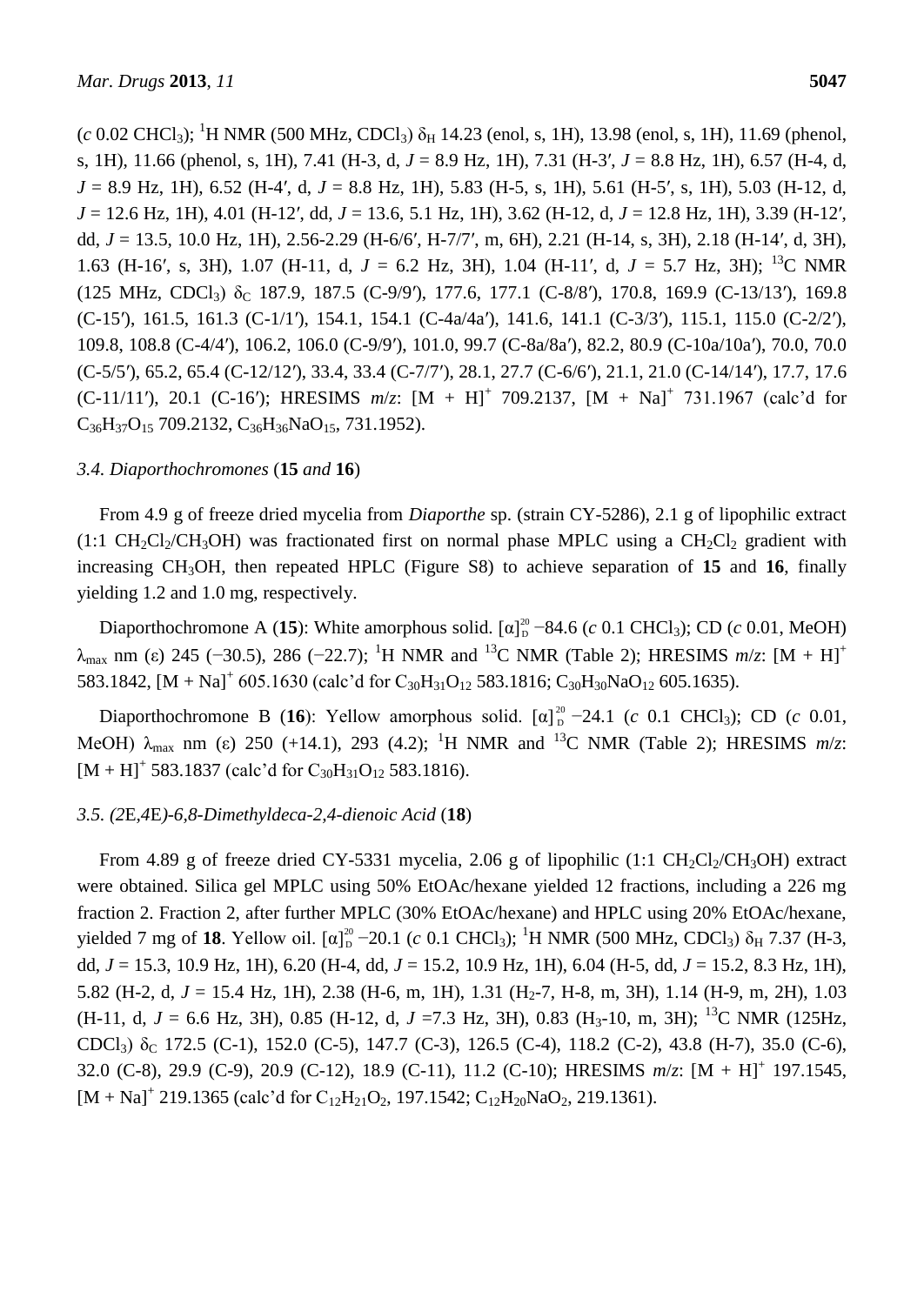#### *3.6. Malaria Assay*

Malaria screening was conducted as previously reported [13].

#### *3.7.* In Vitro *Toxicity Assay*

Cell line A-549 (adenocarcinomic human alveolar epithelial cells) was cultured in F-12K Nutrient Mixture (Kaighn's Modification) media containing L-glutamine, supplemented with 10% fetal bovine serum and 1% penicillin-streptomycin. For the assay, A549 cells were diluted to  $1.33 \times 105$  cells/mL in DMEM F12 media with L-glutamine, without HEPES or phenol red, and supplemented with 2% fetal bovine serum and 1% penicillin-streptomycin. Test compounds at 2 mg/mL in DMSO were diluted 1:200 then serially diluted in duplicate over 11 concentrations. In 96-well plates, a volume of 90 µL/well of A549 cells was added on top of 25 µL/well of the test compound. Final concentration of A549 cells was 12,000 cells per well and the final starting concentration for test compounds was 10 µg/mL. A Beckman-Coulter Biomek 3000 was used to dispense cells and prepare and dispense test compounds to the 96 well plates. Positive and negative controls were included on each assay plate. Plates were incubated for 72 h at 37  $\degree$ C and 5% CO<sub>2</sub>. After the incubation period, cell proliferation was assessed using Promega's CellTiter 96 Aqueous One Solution Cell Proliferation Assay reagent. Into each well 20 µL of reagent was added followed by incubation for 3.5 h at 37 °C and 5%  $CO<sub>2</sub>$ . A Molecular Devices Spectramax M2e plate reader was used to read absorbance at 490 nM.  $IC_{50}$  values were determined using a custom database manager (Dartaspects Corporation, Glencoe, CA, USA) by the use of nonlinear regression analysis.

## **4. Conclusions**

A significant number of endophytic fungal extracts have been evaluated for antimalarial activity. The stringent bioassay restrictions used to advance extracts and fractions, using both malaria and cytotoxicity data, limited resource intensive scale-up and fractionation studies to roughly 1% of fungi studied. Nonetheless, the subset of fungal extracts described in this paper, derived from Hong Kong and Taiwan mangroves, yielded several new compounds, one of which, dicerandrol D (**14**), met our target criteria of nanomolar malaria activity with at least 10-fold less cytotoxicity.

#### **Acknowledgments**

This research was supported by Medicines for Malaria Venture, MMV08/0105. NMR and mass spectrometric facilities in the Center for Drug Discovery and Innovation were supported by a State of Florida Center of Excellence award. None of this work would have been possible without the relentless assistance of a number of dedicated undergraduate researchers, to whom we are indebted.

#### **Conflicts of Interest**

The authors declare no conflict of interest.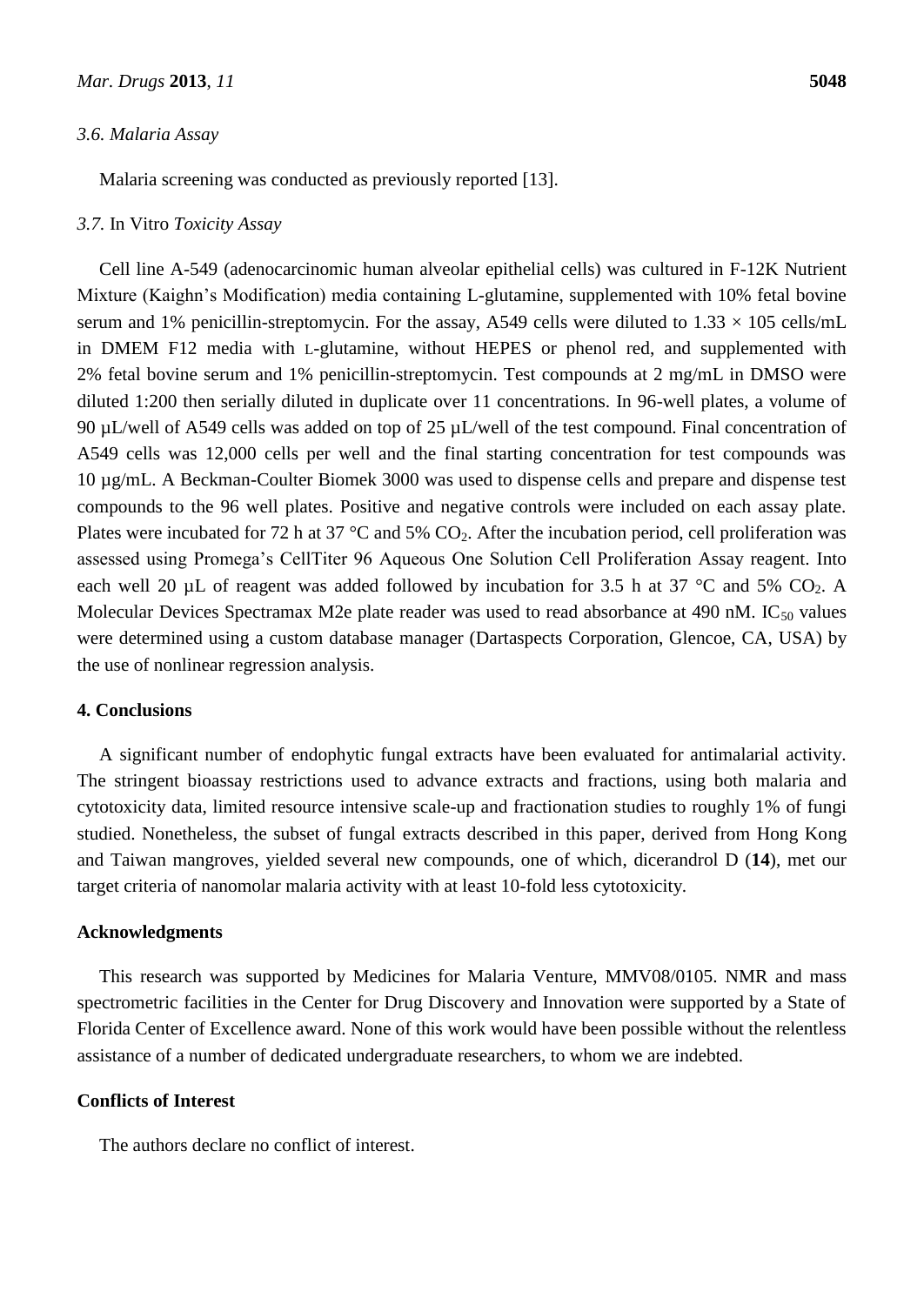# **References**

- 1. Rateb, M.E.; Ebel, R. Secondary metabolites of fungi from marine habitats. *Nat. Prod. Rep.* **2011**, *28*, 290–344.
- 2. Xu, J. Biomolecules produced by mangrove-associated microbes. *Curr. Med. Chem*. **2011**, *18*, 5224–5266.
- 3. Wu, J.; Xiao, Q.; Xu, J.; Li, M.Y.; Pan, J.Y.; Yang, M.H. Natural products from true mangrove flora: Source, chemistry and bioactivities. *Nat. Prod. Rep*. **2008**, *25*, 955–981.
- 4. Omar, S.; Godard, K.; Ingham, A.; Hussain, H.; Wongpanich, V.; Pezzuto, J.; Durst, T.; Eklu, C.; Gbeassor, M.; Sanchez-Vindas, P.; *et al.* Antimalarial activities of gedunin and 7-methoxygedunin and synergistic activity with dillapiol. *Ann. Appl. Biol*. **2003**, *143*, 135–141.
- 5. Castillo, U.; Harper, J.K.; Strobel, G.A.; Sears, J.; Alesi, K.; Ford, E.; Lin, J.; Hunter, M.; Maranta, M.; Ge, H.; *et al.* Kakadumycins, novel antibiotics from *Streptomyces* sp. NRRL, 30566, an endophyte of *Grevillea pteridifolia*. *FEMS Microbiol. Lett.* **2003**, *224*, 183–190.
- 6. Isaka, M.; Suyarnsestakorn, C.; Tanticharoen, M.; Kongsaeree, P.; Thebtaranonth, Y. Aigialomycins A–E, new resorcylic macrolides from the marine mangrove fungus *Aigialus parvus*. *J. Org. Chem.* **2002**, *67*, 1561–1566.
- 7. Feller, I.C.; Lovelock, C.E.; Berger, U.; McKee, K.L.; Joye, S.B.; Ball, M.C. Biocomplexity in mangrove ecosystems. *Annu. Rev. Mar. Sci*. **2010**, *2*, 395–417.
- 8. Mangrove Forest Threats. Available online: http://wwf.panda.org/about\_our\_earth/blue\_planet/ coasts/mangroves/mangrove\_threats/ (accessed on 8 September 2013).
- 9. Alongi, D.M. Present state of future and the world's mangrove forests. *Environ. Conserv. J*. **2002**, *29*, 331–349.
- 10. Valiela, I.; Bowen, J.L.; York, J.K. Mangrove forests: one of the world's threatened major tropical environments. *BioScience* **2001**, *51*, 807–915.
- 11. Polidoro, B.A.; Carpenter, K.E.; Collins, L.; Duke, N.C.; Ellison, A.M.; Farnsworth, E.J.; Fernando, E.S.; Kathiresan, K.; Koedam, N.E.; Livingstone, S.R.; *et al.* The loss of species: Mangrove extinction risk and geographic areas of global concern. *PLoS One* **2010**, *5*, e10095.
- 12. Mace, G.M.; Norris, K.; Fitter, A.H. Biodiversity and ecosystem services: A multilayered relationship. *Trends Ecol. Evol*. **2011**, *27*, 19–26.
- 13. Lebar, M.D.; Hahn, K.N.; Mutka, T.; Maignan, P.; van Olphen, A.; Kyle, D.E.; McClintock, J.B.; Amsler, C.D.; Baker, B.J. CNS and antimalarial activity of synthetic meridianin and psammopemmin analogs. *Bioorg. Med. Chem*. **2011**, *19*, 5756–5762.
- 14. Kowalski, T.; Kehr, R.D. Endophytic fungal colonization of branch bases in several forest tree species. *Sydowia* **1992**, *44*, 137–168.
- 15. Pang, K.L.; Vrijmoed, L.L.P.; Goh, T.K.; Plaingam, N.; Jones, G.E.B. Fungal endophytes associated with *Kandelia candel* (Rhizophoraceae) in Mai Po Nature Reserve, Hong Kong. *Bot. Mar.* **2008**, *51*, 171–178.
- 16. Edwards, R.L.; Maitland, J.; Whalley, A.J.S. Metabolites of the higher fungi. Part 24. Cytochalasin N, O, P, Q, and R. New cytochalasins from the fungus *Hypoxylon terricola* Mill. *J. Chem. Soc. Perkin Trans*. *I* **1989**, 57–65.